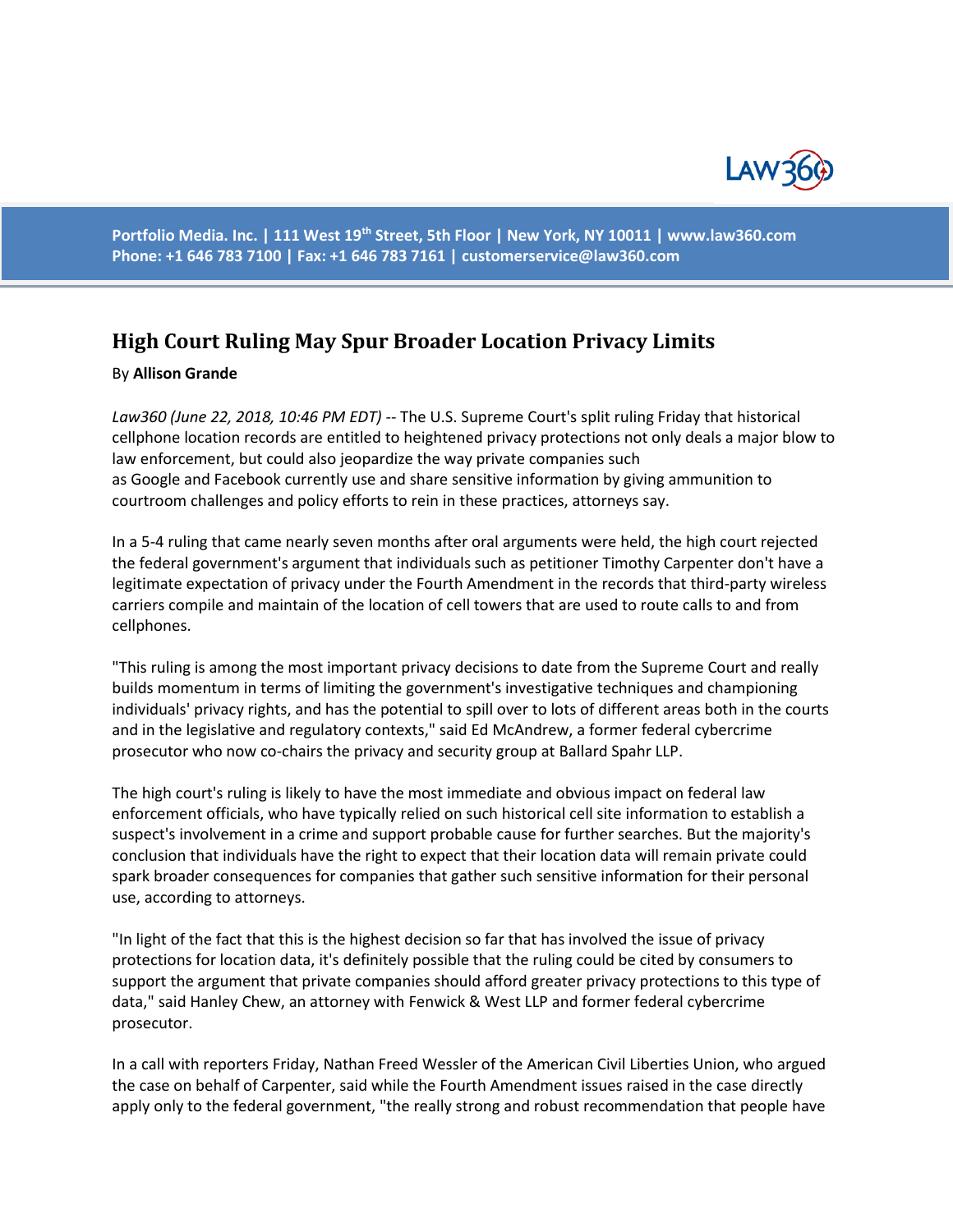intense privacy interests in this information may well prove important in other litigation over privacy rights in the private sector."

Service providers such as Facebook and Google are no strangers to class action litigation challenging the ways they use, collect, share and monetize private data such as browsing histories and location data, and attorneys on both sides of the bar said they wouldn't be surprised to see the high court's Carpenter decision cited in these disputes moving forward.

"The court's recognition of an expectation of privacy in consumer location data is a huge victory for those of us who care about privacy," said Ryan D. Andrews, a partner at plaintiffs firm Edelson PC. "We expect that recognition to greatly impact how lower courts view private companies' improper use of private consumer data."

Even though the Fourth Amendment doesn't apply to parties outside the government, there's a real possibility that "courts are going to be a little more rigorous in their scrutiny of access to third-party data in private litigation" in the wake of Carpenter, McAndrew said.

The decision could also lead to movement by policymakers at both the federal and state level, which have been especially active in recent months in light of developments such as the European Union adopting a stringent general data protection regulation, or GDPR, and the revelation that political research firm Cambridge Analytica harvested personal information from 87 million unwitting Facebook users, according to attorneys.

"The facts of the Carpenter case highlight how technology gives today's behemoth technology companies almost unlimited access to intrude into our private lives," said Matthew Prewitt, cybersecurity and data privacy group leader at Schiff Hardin LLP. "The law articulated in the Carpenter decision shows again how profoundly inadequate our existing constitutional law, statutory law and common law are to give the Supreme Court and our lower courts any broad basis to tackle these profoundly important issues."

Since the EU adopted its data protection regulation in May, calls have increased for lawmakers to adopt GDPR-like protections in the U.S. One of the most notable efforts on this front is a proposed California ballot initiative that would give consumers the right to ask businesses what categories of personal information a company collects and how it's being used, and to opt out of further collection.

The Carpenter decision could help spur these efforts forward due to the high court's embrace of more stringent protections for location data, which several attorneys said they viewed as a move toward the heightened data protection principles embraced by the EU.

"Right now, we're seeing a trend toward GDPR-type protections and of reevaluation of our approach to privacy in the U.S., and this decision fits in with that," McAndrew said.

Andrew Pincus, a Mayer Brown LLP partner who helped the Center for Democracy and Technology draft an amicus brief in support of Carpenter, said he could see privacy advocates attempting to use Friday's opinion to inform policymaking when it comes to the collection of location information by nongovernment entities, as well.

"There's certainly a robust discussion currently about the kinds of information that private companies have about people and how it's used, so the argument could be made that the court's determination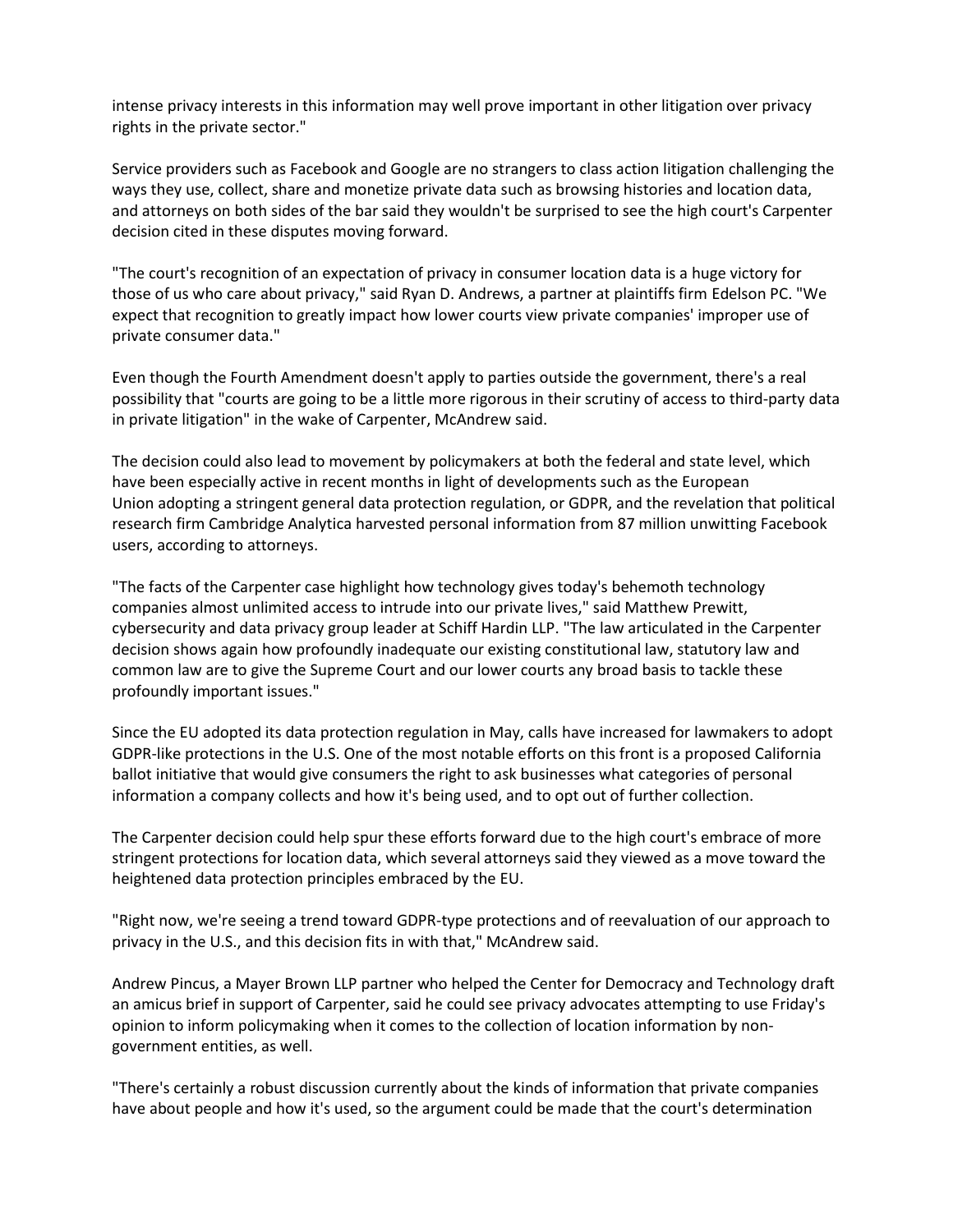about the sensitivity of this information should be used by policymakers in deciding what rules of the road should be when it comes to the private use of this information," Pincus said.

But Prewitt said that while the Supreme Court's decision at first glance appears to provide a boost to digital privacy advocates, the ruling could end up dealing a "major setback" in their policymaking efforts.

"A different decision might have prompted a broad public reaction that maybe — maybe — could have resulted in meaningful legislative reform or at least a broader grass roots privacy movement," Prewitt said. "This decision instead gives the public the false sense that they enjoy meaningful privacy protections and that they may rest easy because the Supreme Court is protecting them. The reality, however, is that the Fourth Amendment has minimal impact on the privacy rights of most law abiding citizens in their daily lives."

Major tech companies including Apple, Facebook, Google, Microsoft, Twitter and Verizon lodged an amicus brief with the Supreme Court last year advocating for a standard that would require the government to obtain a search warrant before approaching businesses with requests for historical cellphone location records. But the brief was not filed in support of either party, highlighting the precarious line that these service providers need to walk, attorneys say.

On the one hand, the decision "gives them more assurance to be able to say that they are protecting this information and basically make more guarantees to their customers that this information is going to be protected" from law enforcement overreach, Chew said.

But on the other hand, that argument presents "a bit of a double-edged sword," since agreeing that consumers have very broad and constitutional privacy rights in location data could spell trouble for their future ability to collect and generate revenue off that same information.

"While the impact on law enforcement from the ruling is going to be immediate, the potential impact on the private monetization and use of consumer data will raise policy battles that remain to be fought," McAndrew said.

Friday's decision also left several open questions for both the government and companies about exactly which categories of data deserve the Fourth Amendment protections bestowed to historical location data. Keeping in line with the high court's previous decisions in U.S. v. Jones and Riley v. California, which both endorsed similar privacy protections for the narrow categories of GPS tracking data and data stored in cellphones, respectively, Chief Justice John Roberts stressed in his majority opinion that the decision was "narrow" and could not be applied to real-time cellphone location data or other issues not currently before the court.

"While the court's adherence to Jones appears to have carried the day by a narrow 5-4 margin, the four separate dissenting opinions reflect multiple fault-lines on this issue," Jaszczuk PC attorneys Daniel Schlessinger and John Kloecker said in a joint email, adding that Justice Neil Gorsuch's dissent appeared "to be based not as much on an opposition to the originalist approach of the majority, but rather on his view that the decision does not provide adequate guidance for lower courts to follow in determining what breadth of surveillance triggers Fourth Amendment scrutiny."

The lack of clear guidance on how the ruling applies to other kinds of non-content data leaves the door open for further fights — and another potential circuit split that could work its way up to the high court — over whether a broad range of data maintained by third parties, including browsing histories, IP